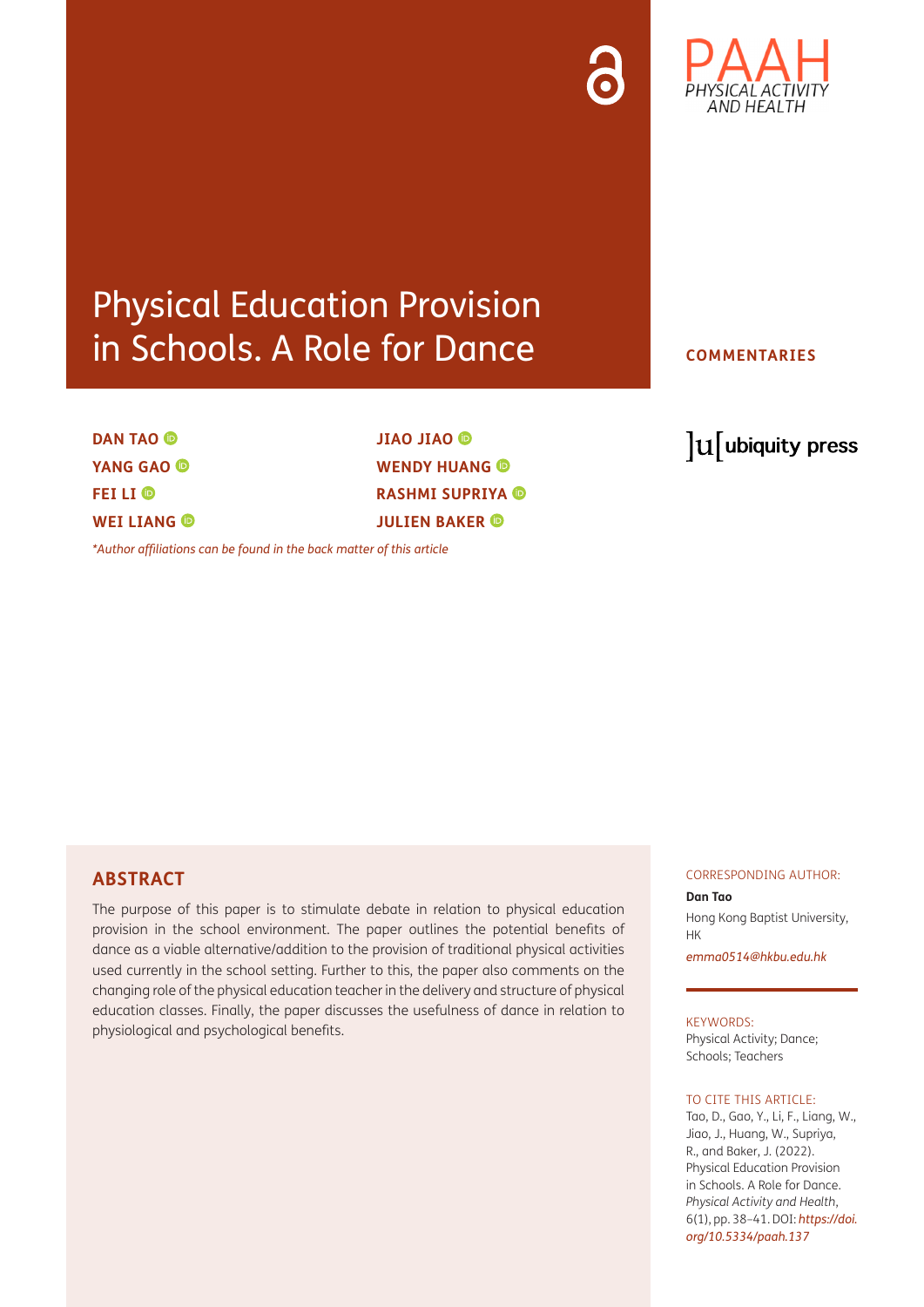#### **INTRODUCTION**

Delivery of the Health Education (HE) agenda is extremely important for society, and school is an excellent environment to convey knowledge and values relating to the importance of health at an early age. Schools have an influence that is far greater than any other social institution when it comes to raising children's awareness of healthy living [\(Allensworth and Kolbe 1987;](#page-3-1) [How to](#page-3-1)  [Promote Physical Activity at Your School. 2019\)](#page-3-1). The development of a structured HE curriculum and provision are more important than ever in relation to the decline in Physical Activity (PA) levels and the associated increases in obesity and related comorbidities [\(Vaquero-Solís et al. 2021](#page-3-1)).

Despite the importance of HE, a report by [Nasário et al. 2020](#page-3-1), demonstrated lack of definition and direction related to the concept of HE in schools. The report also outlined a lack of curriculum development in relation to HE. Further to this, the report also suggested that the reasons for obesity in young children and the lack of engagement in PA was related to negative external factors. The external negative influences outlined have contributed significantly to the decline in physical activity, they are wide-ranging and include the media (72.6%), family (84.7%), and technological advancements. The technological advances include media orientated game participation (83.1%) and associated increased screen time associated with a decline in PA levels. The report also suggested that there were difficulties for school staff to provide meaningful curriculum enhancement stratagems to counteract issues linked with childhood obesity and the lack of PA.

This difficulty could be related in part to non-specialist teachers participating in PA lessons and in the delivery of practical classes. HE is undergoing a major transformation period that informs the PA school agenda and discipline to positively influence the lifestyles of young people. This development should help young people adopt lifestyle behaviors conducive to their health and well-being. The positive changes would include increased physical activity levels, dietary manipulations and information provided by schools related to health promotion and wellness.

HE integrates with various intervention strategies related to personal management and development of a healthy lifestyle. These strategies include disease prevention, health promotion and longevity. In schools, HE can be presented in many forms and is interrelated with several educational disciplines [\(Razouki et al. 2021](#page-3-1)). HE has been defined as a discipline which is an integral part of the education system ([Razouki et al. 2021](#page-3-1)). Therefore, we can assume that HE resides at the junction of two major educational disciplinary fields. These major fields of development include health and physical education, which can be studied in conjunction with multidisciplinary subjects that embrace the disciplines of ergonomics, physiology, philosophy, sociology, psychology education, biology, social psychology, epidemiology, anthropology, physics, mathematics, and health sciences [\(Razouki et al. 2021](#page-3-1)). However, the promotion of physical education via engagement in PA has been demonstrated to provide the greatest health benefits for young people of all ages [\(Vaquero-Solís et al. 2021\)](#page-3-1).

In these difficult COVID-19 times, the importance of the school environment and physical activity engagement for health development, health promotion and disease prevention become more important. Engagement in PA should be maximized and facilitated by governments and policy makers. Schools are specific educational providers and hubs of the community, and as such, have a huge impact in educating young people to take an active interest in their health by promoting safe, enjoyable, and meaningful PA. However, achieving this objective requires the mobilization of teachers [\(Nasário et al. 2020\)](#page-3-1). Indeed, the later can make a specific and original contribution to HE by using an approach that helps pupils achieve their PA goals while providing interesting curriculum developments in PA lesson structure for all young people.

Physical Education is based on a set of physical and sporting constructs that relate to student development at three levels: cognitive, psychomotor, and socio emotional. Further levels of development include physical, moral, behavioral, and conceptual development. While it is agreed that physical education is important and beneficial for students, we need to be aware that there are tensions and issues relating to the presentation of PA programs in schools that are logistical and administratively difficult to overcome ([Nasário et al. 2020](#page-3-1)).

Physical education teachers, who are often physical education non-specialists are often faced with difficult situations understanding, constructing, or implementing physical education training lessons and programs for different sports and activities. This may result in a reluctance Tao et al. **39** *Physical Activity and Health* DOI: [10.5334/paah.137](https://doi.org/10.5334/paah.137)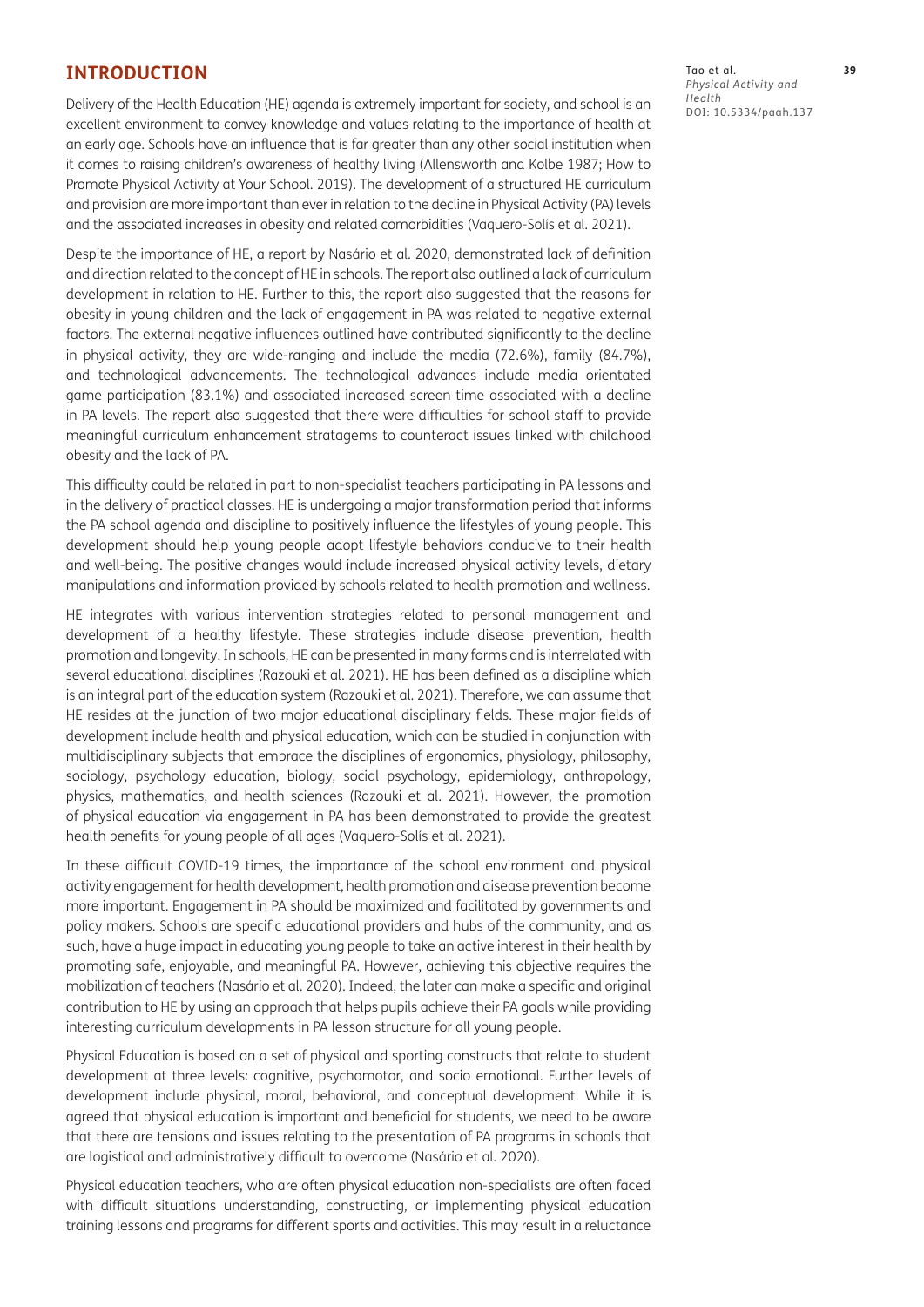to teach physical education classes to their students. This reluctance can manifest itself as a lack of teacher student engagement. This can result in a less than enjoyable experience for students and can be a pre-requisite for the development of an apathetical attitude by the student community to the provision of physical education. As a result, it is important to consider the roles of teachers who may need new professional skills to facilitate delivery of high-quality physical education lessons and classes that are enjoyable, well-structured, and meaningful. The need to promote healthy habits in an educational context at an early age is very important.

If schools are providing physical education classes that are less than enjoyable, boring, non-informative and repetitive, the environment becomes stale and non-conducive to the development of a meaningful PA culture. This scenario provides a missed opportunity for schools to develop positive PA awareness for young people and is detrimental for promoting physical activity engagement and associated health benefits. For instance, studies have revealed the health benefits of PA, decreased screen time, and quality sleep for children and adolescents [\(Vaquero-Solís et al. 2021\)](#page-3-1).

Alternative types of exercise, that can be implemented easily and delivered by teachers need consideration. Exercises that are enjoyable and provide ease of engagement with pupils that are non-expensive need exploration. Exercises that require little equipment and expertise, have not been fully evaluated in comparison to traditional sporting activities commonly taught in the school environment [\(Marschin and Herbert 2021](#page-3-1)). One such alternative activity is dance. Dancing can have important positive impacts for the cardiovascular system, muscular strength, coordination, flexibility, balance, and psychology of participants ([Laird et al. 2021](#page-3-1)).

Because of the complexities, and in some instances difficulties, in providing a functional physical education system in schools, perhaps governing bodies and policy makers should consider implementing dance-based programs as an alternative or addition to traditional physical education classes. Dance lessons or practice require small financial investments, non-sophisticated equipment and can be structured to suit all ages and abilities. Dance can also be motivational, physically challenging, and enjoyable ([Laird et al. 2021](#page-3-1)). Research has indicated that dance can minimize stress, enhance mindfulness, and promote positively quality of life ([Koch et al. 2014](#page-3-1); [dos Santos Delabary et al. 2018\)](#page-3-1). Dance has been described as unchoreographed, intentionally nonevaluative movement practiced by groups or individuals for purposes of individual expression. Dance has also been argued to benefit social and personal development ([Laird et al. 2021](#page-3-1)). Individuals who engage in the practice of dance have reported that involvement helped with psychological health. For instance, individuals who reported increased durations or frequencies of dance had better scores on measures of psychological well-being ([Laird et al. 2021\)](#page-3-1).

Promoting PA behaviors in the school environment can contribute significantly to improving the health and well-being of children and adolescents. In this sense, dance related PA should be promoted from a national and international perspective within the educational context. This can be achieved by using innovative methodologies and the development of projects that encourage greater involvement of students and their families and can be beneficial from a truly global perspective, with the poorer countries of the world and developed western cultures taking advantage of dance as an alternative physical activity. This will synergize collaboration with teachers, students, and families in the development of activities that promote meaningful PA and healthy habits. These developments include the correct use of new technologies, decreases in sedentary habits, and compliance with the recommendations of moderate to vigorous physical activity in children and adolescents [\(Vaquero-Solís et al. 2021\)](#page-3-1).

It seems that dance offers a viable physical activity alternative to traditional physical education provision in schools. Participation in dance provides social interaction, skill development as well as psychological and physiological health benefits. Teachers, governing bodies, and policy makers should consider the implementation/addition of dance activities for all pupils during physical education curriculum development [\(Laird et al. 2021](#page-3-1)). Increased health benefits accrued by active participation in dance classes are considerable. They require non-specialist teachers to deliver the classes and are inexpensive to implement. Dance participation can also potentially provide benefits for poor countries where the cost of specialist equipment and facilities are a serious economic limitation for quality and structured PA. Schools, governors, teachers, pupils, and governments need to consider the advantages of dance as an alternative/addition to the curriculum in the provision of physical education/physical activity classes in the school environment.

Tao et al. **40** *Physical Activity and Health* DOI: [10.5334/paah.137](https://doi.org/10.5334/paah.137)